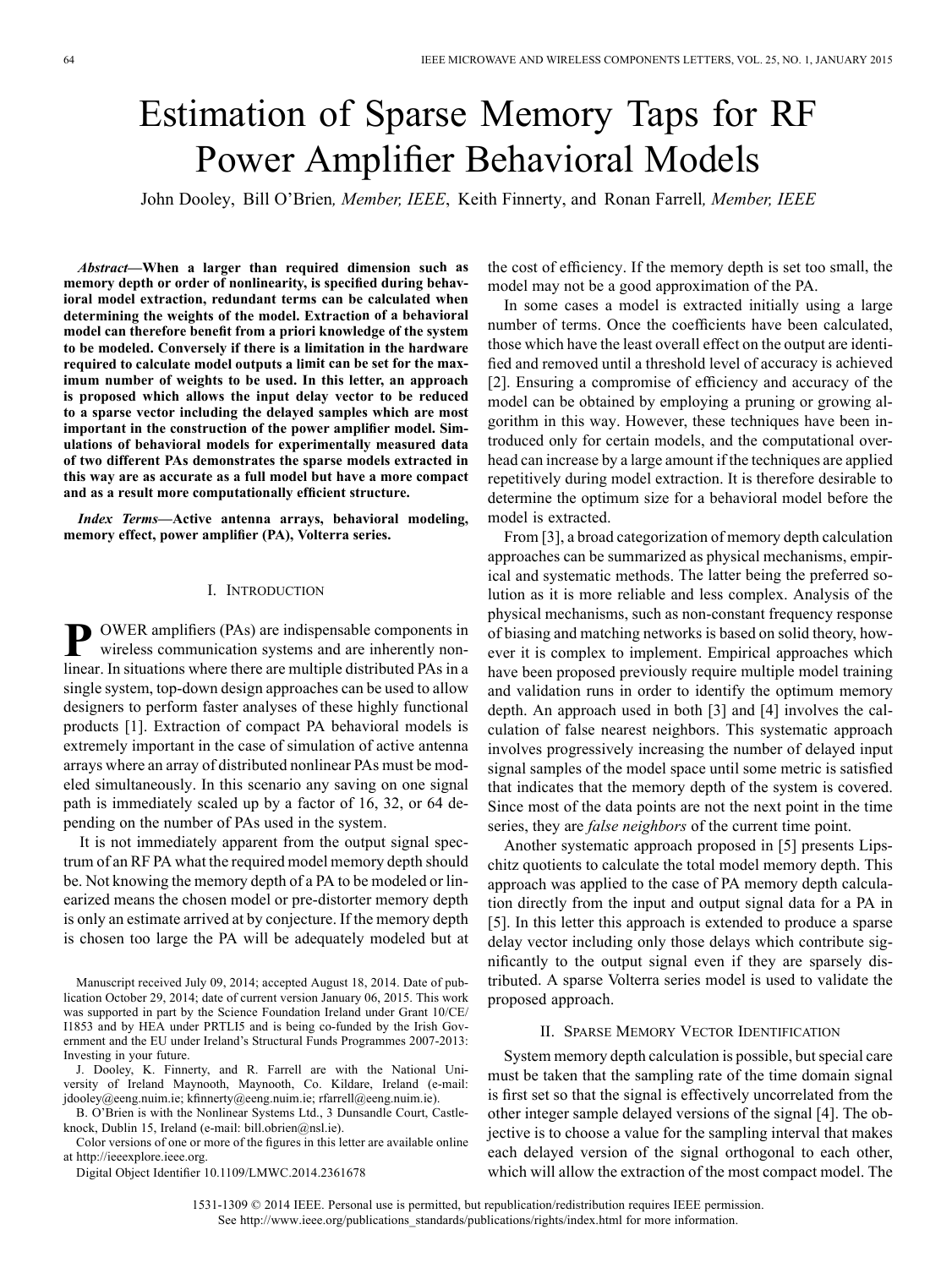choice of a suitable signal sample interval in this way will avoid a model with stability or convergence problems. Next a behavioral model structure must be chosen in order to validate the extraction of the sparse time delay vector. The model chosen in this letter is the classical form of the discrete time Volterra series model of a nonlinear dynamic system. It is described in the discrete time domain as shown in (1).  $\tilde{x}(n)$  and  $\tilde{y}(n)$  are the input and output complex envelope signals, *NL* and *M* represents the nonlinear order and memory depth of the model and  $\tilde{h}_p(i_1,\ldots,i_p)$  are discrete time Volterra kernels

$$
\tilde{y}(n) = \sum_{\substack{p=1 \ p=p+2}}^{NL} \sum_{i_1=0}^{M} \cdots \sum_{i_{p+1}/2=i_{p-1}/2}^{M} \sum_{i_{p+3}/2=0}^{M} \cdots \sum_{i_{p}=i_{p-1}}^{M} \tilde{h}_p(i_1,\ldots,i_p)
$$
\n
$$
\prod_{j=1}^{(p+1)/2} \tilde{x}(n-i_j) \prod_{j=(p+3)/2}^{p} \tilde{x}^*(n-i_j). \tag{1}
$$

Volterra kernels can be readily calculated from time domain input and output signals. In this letter our objective is not to calculate the optimum delay length but the optimum sparse delay vector to be used on the input signal. The ultimate aim being, to minimize the number of weights required by a model for an accurate description of a PA.

In the case of an RF PA we can observe the PA output for a given input signal. An observation can be made of N inputoutput complex envelope sample pairs [6], [7]. Assuming the RF PA may be characterized using the Volterra series in (1). The functionality of sparse memory vector identification using Lipschitz function can be described as follows:

- a) Acquire a set of N input-output data pairs for the system and choose the maximum number of delays to consider.
- b) Set a threshold value either explicitly or as a percentage of the total of all Lipschitz numbers
- c) Calculate the Lipschitz numbers for sample points up to a set maximum delay
	- i) Compute Lipschitz quotients for input-output sample pairs

$$
q_{ij} = \frac{|y(i) - y(j)|}{|x(i) - x(j)|}, (i \neq j)
$$
 (2)

where  $q_{ij}$  is the Lipschitz quotient.

- ii) Determine the  $p$  largest quotients
- iii) Calculate the corresponding Lipschitz numbers.

$$
q^{(n)} = \left(\prod_{k=1}^{p} \sqrt{n} q^{(n)}(k)\right)^{1/p}.
$$
 (3)

- d) Calculate the first differences between the Lipschitz numbers.
- e) Determine what first differences are greater than the threshold value.

Following steps (a), (b) and (c) as in [5] we define the Lipschitz quotient  $q_{ij}$  given by (2) where  $|x(i) - x(j)|$  is the distance

Fig. 1. Plot of Lipschitz order index versus sample delays.

between two input signal samples  $x(i)$  and  $x(j)$  in the input signal and  $|y(i) - y(j)|$  the distance between two output signal samples,  $y(i)$  and  $y(j)$ . The Lipschitz number is given by [5],  $q^{(n)}(k)$  is the k-th largest Lipschitz quotient among all  $q_{ii}^{(n)}(i \neq$  $i, i, j = 1, 2, \dots, N$  and with *n* input signal sample values. Parameter  $p$  is a positive integer whose value is typically a small fraction of the number of input signal samples  $N$ .

The maximum number of delay taps required by the model can be visualized using the information of Lipschitz numbers computed directly from input and output data samples in the time domain as explained by steps (a) to (c). In Fig. 1 the Lipschitz number  $q^{(n)}$  is plotted against the number of input variables. From [5]–[7] it is advised to truncate the number of input delayed taps at the knee point of this plot. With this representation it is not always obvious from visual inspection what point corresponds to the best point at which to truncate. In this work steps (d) and (e) document the extension of the method presented in [5]. These involve the subtraction of Lipschitz number magnitudes from one another to gauge the relative influence of one delay tap in relation to the previous delay tap. In doing this, the most influential input samples can be identified even if they are irregularly spaced.

To establish which delays to include or exclude in a sparse behavioral model, the first difference is taken of the Lipschitz numbers which shows proportionally how much each delay contributes to the output signal compared with its adjacent delays [8]. A threshold for inclusion of the sparse delays can then be set to determine which samples to use in the behavioral model. One methodology which can be employed is to set the threshold based on the hardware resources available to perform the computations of the model output. In this way the threshold is varied up or down until the maximum model size possible is reached. As indicated in Fig. 2.

### III. VALIDATION

In order to validate the approach the complex envelopes of input and output signals for two different 10 W power amplifiers are measured for a quad carrier wideband code division multiple access (WCDMA) signal. Plotting the output signal in the frequency domain, an acceptable order of nonlinearity for the models to be extracted is estimated as third order. Equation (3) is used on the input and output time domain signal samples to calculate the dependency of the output on the delayed input